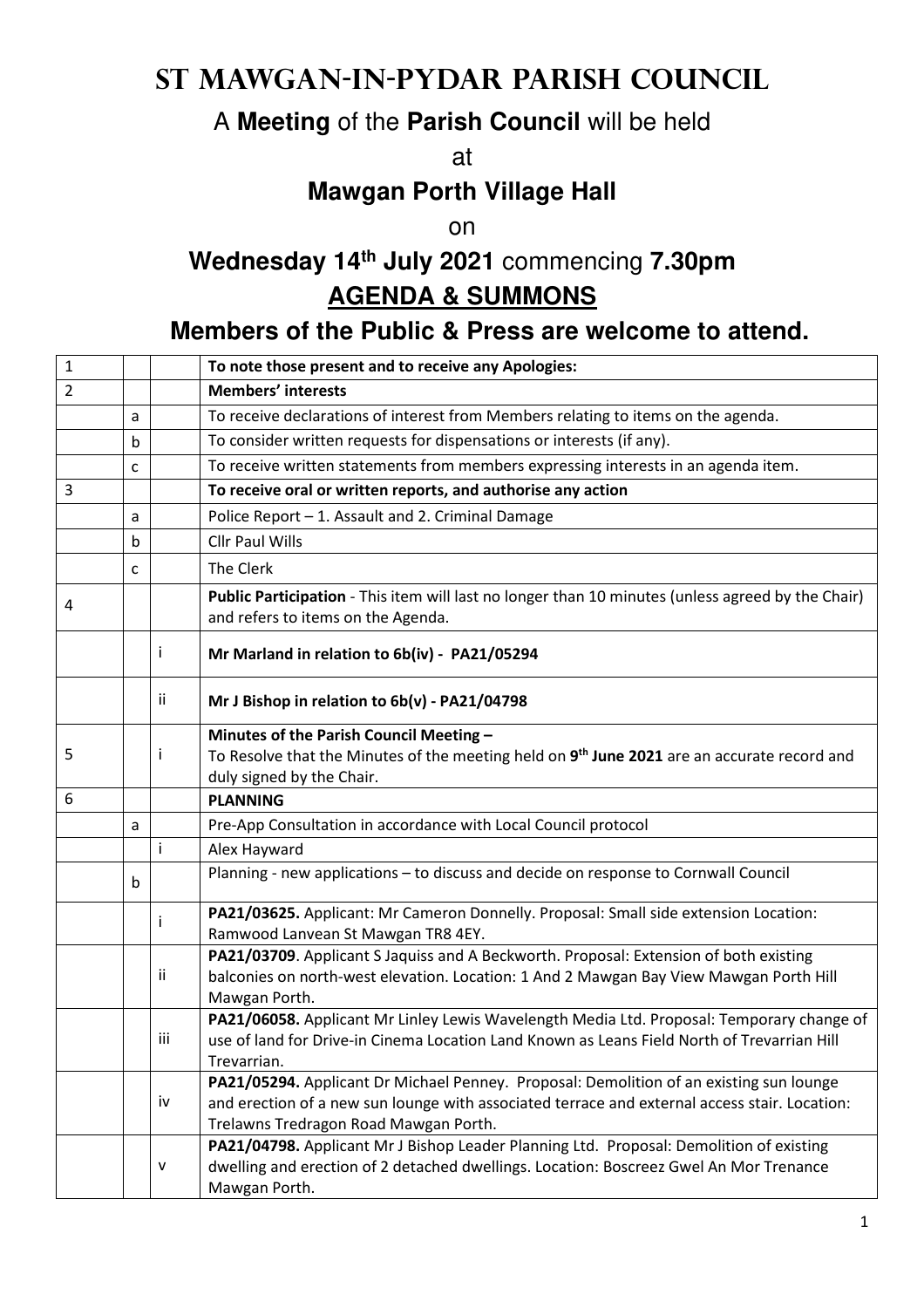|   |      | PA21/06198. Applicant Mrs Avril Bales. Proposal: To fell two ash trees situated within a                                                                                                      |
|---|------|-----------------------------------------------------------------------------------------------------------------------------------------------------------------------------------------------|
|   | vi   | conservation area. Location Greenbank St Mawgan Newquay Cornwall TR8 4EW. Decided by                                                                                                          |
|   |      | delegated authority.                                                                                                                                                                          |
|   | vii  | PA21/06290. Mrs Avril Bales. Proposal: To fell an Ash tree subject to a TPO. Location:                                                                                                        |
|   |      | Greenbank St Mawgan.                                                                                                                                                                          |
|   |      | PA21/05657. Applicant: Mr Stuart Leithead. Proposal: Proposed replacement of extension with                                                                                                   |
|   | viii | 2 storey extension and replacement of porch extension. Location: Lilac Cottage Ball Lane St                                                                                                   |
|   |      | Mawgan TR8 4EH                                                                                                                                                                                |
|   |      | PA21/05837. Applicant: Mr and Mrs Parris. Proposal: Erection of structure to front elevation of                                                                                               |
|   | ix   | property to provide porch and utility space for family home. Location: Lanherne Avenue                                                                                                        |
|   |      | Carloggas St Mawgan TR8 4EL                                                                                                                                                                   |
|   |      | PA21/05993. Applicant Mr A Wreford Exeter Land & Developments Ltd. Proposal: Outline                                                                                                          |
|   | X    | Application for the construction of detached, 4/5-bedroom dwelling house, and provision of                                                                                                    |
|   |      | new vehicular access (all other matters reserved). Location: Land to The Southeast of                                                                                                         |
|   |      | Chyvounder Trenance Mawgan Porth.                                                                                                                                                             |
| C |      | To consider planning applications received before meeting                                                                                                                                     |
| d |      | To note Advice and Decisions by Cornwall Council:                                                                                                                                             |
|   |      | PA21/01562 APPROVED Applicant: Mr Jamie Phillips Proposal: Proposed replacement                                                                                                               |
|   | Ť    | changing rooms building with small club room. Location: Trevarrian Holiday Park Trevarrian                                                                                                    |
|   |      | Newquay TR8 4AQ.                                                                                                                                                                              |
|   | ii.  | PA21/02931 APPROVED Applicant: Smith. Proposal: Construction of an annexe Parish:                                                                                                             |
|   |      | Mawgan-in-Pydar. Location: Ford Cottage St Mawgan TR8 4HD.                                                                                                                                    |
|   | iii  | PA21/01863 APPROVED Applicant: Mr and Mrs Cunningham. Proposal: Replacement dwelling.                                                                                                         |
|   |      | Location: Dene Court Trenance Mawgan Porth TR8 4BZ.                                                                                                                                           |
|   |      | PA21/04101 APPROVED Applicant: Mr & Mrs Murrish. Proposal: Proposed construction of first                                                                                                     |
|   | iv   | floor extension, replacement of roof and remodelling of dwelling. Location: Jacaranda                                                                                                         |
|   |      | Retorrick Mill TR8 4BH.                                                                                                                                                                       |
|   |      | PA21/04257 REFUSED Applicant: Mr Andrew Williams. Proposal: Construction of two open                                                                                                          |
|   | v    | market dwellings with associated amenity space and parking. Location: The Shed Ox Lane St                                                                                                     |
|   |      | Mawgan TR8 4EU.                                                                                                                                                                               |
|   |      | PA21/03061 APPROVED Applicant: Mary Mitchell. Proposal: Variation of Condition 1                                                                                                              |
|   | vi   | (approved plans) of Application No. PA20/04894 dated 12th November 2020 (Reserved                                                                                                             |
|   |      | Matters following Outline Approval PA18/09013 for access, appearance, landscaping and                                                                                                         |
|   |      | scale). Location: Fair Rising Trenance Mawgan Porth TR8 4DB.                                                                                                                                  |
|   | vii  | PA21/03849 APPROVED Applicant: Mr and Mrs Birtwistle. Proposal: Single storey extension,                                                                                                      |
|   |      | modifications, internal and reconfiguration, new roof covering. Location: Westwinds Gwel An                                                                                                   |
|   |      | Mor Trenance Mawgan Porth TR8 4DW.                                                                                                                                                            |
|   |      | PA21/04523 APPROVED Applicant: Scott Smith. Proposal: Works to trees namely - Limes (T1-                                                                                                      |
|   | viii | T13), Crown lift - Sycamores (T14 -T25), Fell, - Laurel (T27), remove laurels that have fallen -                                                                                              |
|   |      | Holly (T26), Fell - Ash(T28), Fell - Ash(T29), Fell - Cupressus macrocarpa(T30, T31, T32),reduce                                                                                              |
|   |      | and remove damaged branches - subject to a Tree Preservation Order(TPO). Location:                                                                                                            |
|   |      | Lanherne Carmelite Convent, Presbytery Access to St Josephs St Mawgan TR8 4ER.<br>PA21/04595 APPROVED Applicant: Mr & Mrs Marling. Proposal: Variation of Condition 3 of                      |
|   |      | Application No. PA19/09043 dated 17th December 2019 (Replacement dwelling and annexe                                                                                                          |
|   | ix   | with associated landscaping and parking). Location: Keynvor Tredragon Road Mawgan Porth                                                                                                       |
|   |      | Newquay TR8 4DJ.                                                                                                                                                                              |
|   |      |                                                                                                                                                                                               |
| e |      | Planning Committee advice - to note                                                                                                                                                           |
|   |      | PA20/08097. Applicant: Dean Robson. Proposal: Retrospective planning change of use of land                                                                                                    |
|   | j.   | to domestic curtilage by extending the red line boundary of the existing Ranch development                                                                                                    |
|   |      | and the construction of a garage/office space and pool. This application also seeks to                                                                                                        |
|   |      | regularise the small solar array, relocation of the access track which services the property and<br>bund which has been repositioned and slightly extended. Location: The Ranch Mawgan Porth. |
|   |      |                                                                                                                                                                                               |
|   | ij.  | PA20/11407. Applicant: Mr & Mrs M Sterling. Proposal: Residential conversion of farm                                                                                                          |
|   |      | building to form one dwelling. Location: Gluvian Farm Mawgan Porth TR8 4BG.                                                                                                                   |